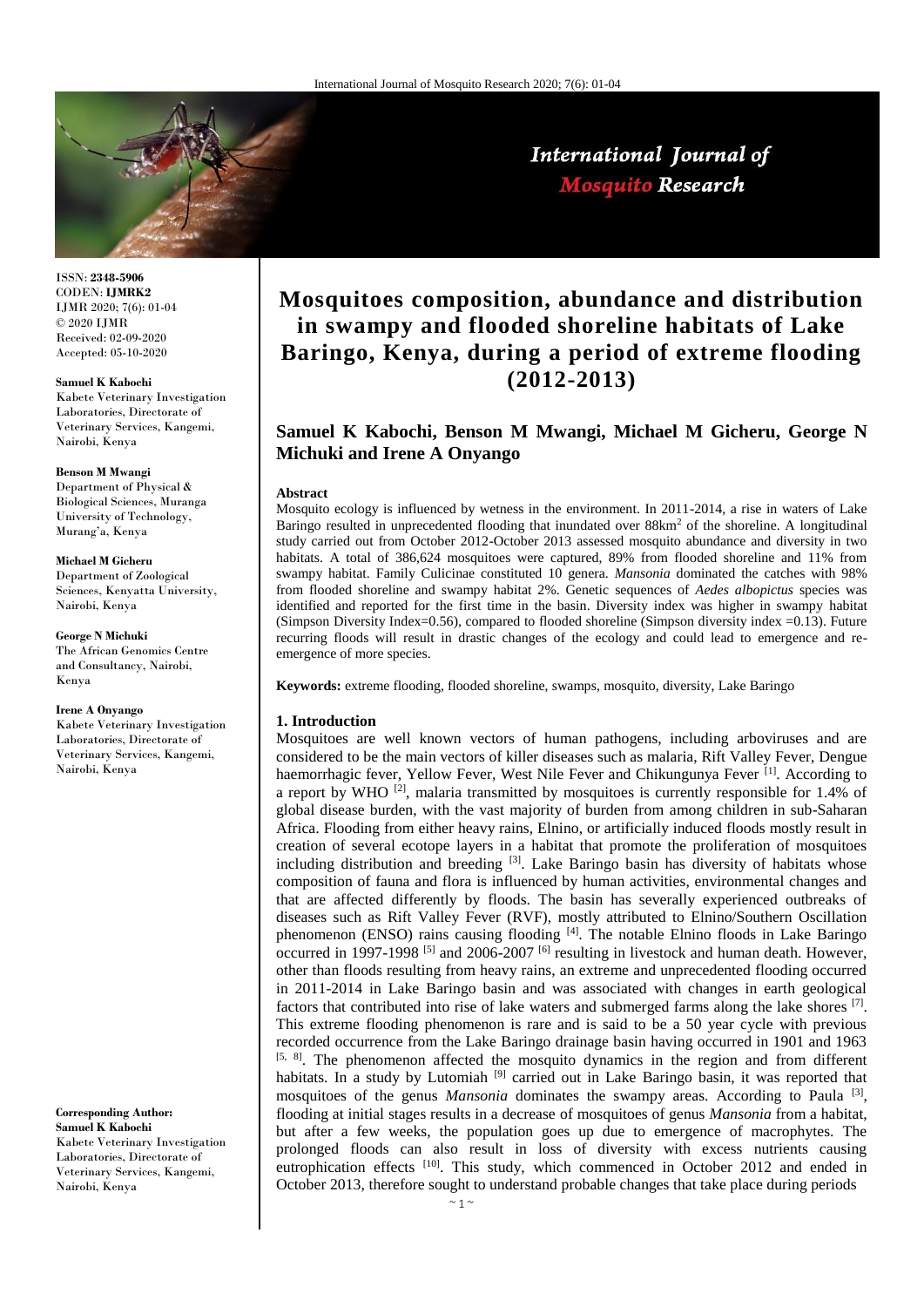of an unprecedented extreme flooding in an ecology.

## **2. Materials and methods**

### **2.1 Site and location of study area**

Lake Baringo basin is located in Baringo County, on the floor of the central arm of the Great Rift Valley in Kenya and at an altitude of 950m above sea level. The basin is located at latitudes  $00^028'N$  and  $00^032'N$  and longitudes  $36^058'60E$  and 36<sup>0</sup>00'E. It consists of plains, swamps and undulating flat land along the lake shores that is prone to flooding. Two study sites were selected to represent two habitats occurring in the Lake Baringo basin; flooded lake shoreline and swampy habitat. The flooded lake shoreline included several villages with Ngambo selected to represent the rest because of its accessibility and Kapkuikui to represent swampy areas that lies along Liboi plains.

## **2.2 Sampling of mosquitoes**

This study was a longitudinal research covering 12 months from October 2012 - October 2013. Twelve mosquito trapping sites were identified in the study area with six sampling sites for each habitat. Sampling was carried out once a month for the 12 months consistently at night and daytime. Two CDC light traps were used in the field at daytime, two at night and two more within homesteads the site of the trap was separated from each other by a distance of approximately 300 to 500 metres, and coordinates taken. Trapping in daytime was from 3pm to 6pm with CDC traps baited with iced carbon dioxide in an insulated container. At night, trapping was done from 6pm to 6am. Dry iced Carbon dioxide and illuminating light from CDC trap was used to attract mosquitoes. After the trapping period, the mosquito cages were labelled with a unique identification barcode before transporting to the field laboratory for chilling and sorting into different genus and sexes.

#### **2.3 Treatment of mosquito samples in the field**

All chilled insect samples in the cage were placed on a white background surface where mosquitoes were separated from non-mosquitoes. The mosquitoes were then sorted into different sexes and genus based on morphological identification features as outlined by Edwards [11] and Rueda [12]. Females of the same genus were counted and put together into pools of 50 individuals or less. All sorted mosquitoes were stored in nitrogen cylinders awaiting extraction of the nucleic acid components. The data of genus, sexes and GPS coordinates was entered into a Microsoft Excel® spreadsheet. The diversity was calculated using Simpsons and Shannon Weaner Indices of Diversity.

## **3. Results and Discussion**

## **3.1 Spatial variation in mosquito composition and distribution**

During the sampling period of 12 months from October 2012 - October 2013, a total of 386,624 mosquito individuals were captured belonging to two families, Anopheline and Culicinae. Family Anopheline comprised of only one genus, *Anopheles* while Culicinae comprised of 10 genera: *Mansonia, Coquillettidia, Culex, Ficalbia, Aedomyia, Aedes, Theobaldia, Uranotaenia, Orthopodomyia, Hodgesia*, and 8 species identified morphologically and 14 unidentified (Table 1). Mosquitoes of genus *Hodgesia* were caught from swampy habitat only, while those of genus *Orthopodomyia* inhabited

flooded shoreline. The genus *Aedes* had the highest number of species with 3 confirmed species and 4 unidentified species distributed across the two habitats. *Culex* was similarly diverse with 3 confirmed species and 4 unidentified species. *Mansonia* had only 3 species while the other genera were each represented by one species.

With the study recording a total of 386,624 mosquito individuals, this is probably the highest number of genera caught in a single study conducted in the Lake Baringo basin.The abundance averaged monthly 32,218 catches. In this study, the catches were recorded in entire period of study during the wet and dry season. It leaves no doubts that this was among a few studies that have reported such remarkable high catches when compared with other reported catches. A study by Ondiba<sup>[13]</sup> had a total catches of 9,729 in the lake basin (lowland area) averaging monthly catches of 811 individual mosquitoes.

The high number of mosquito genera [12] from Lake Baringo basin could not simply be attributed to normal seasonal changes, but also to prolonged wetted changes in the flooded lake shoreline. In a study carried out during the Elnino floods of 2006 - 2007 by Sang <sup>[6]</sup>, nine genera were reported from all habitats of the basin. A study by Ondiba  $[13]$  found a lesser number of eight genera while Ajamma<sup>[14]</sup> recorded only seven genera from studies carried out in 2012.

Table 1: List of mosquito species identified found in Lake Baringo basin, Kenya, during periods of heavy flooding, November 2012 to November 2013

| Family     | Genera         | <b>Species</b>                             |
|------------|----------------|--------------------------------------------|
| Anopheline | Anopheles      | Anopheles gambiae s.s. complex             |
|            |                | Anopheles arabiensis                       |
| Culicinae  |                | Aedes aegypti                              |
|            | Aedes          | Aedes lineatopennis                        |
|            |                | Aedes albopictus                           |
|            |                | Aedes spp (unidentified (4)                |
|            | Culex          | Culex pipens quinquefasciatus              |
|            |                | Culex pipiens pipiens                      |
|            |                | Culex tritaeniorhynchus                    |
|            |                | Culex spp (unidentified (3)                |
|            | Ficalbia       | <i>Ficalbia</i> spp (unidentified 1)       |
|            | Aedeomyia      | <i>Aedeomyia</i> spp (unidentified 1)      |
|            | Mansonia       | Mansonia uniformis                         |
|            |                | Mansonia africana                          |
|            | Coquillettidia | <i>Coquillettidia</i> spp (unidentified 1) |
|            | Theobaldia     | <i>Theobaldia</i> spp (unidentified 1)     |
|            | Uranotaenia    | Uranotaenia spp (unidentified 1)           |
|            | Orthopodomyia  | Orthodomyia spp (unidentified 1)           |
|            | Hodgesia       | Hodgesia spp (unidentified 1)              |

### **3.2 Spatial abundance and dominance of mosquitoes**

Individual mosquitoes captured from flooded lake shoreline consisted of 89% of the total number of individual mosquitoes trapped with 11% of population harboured in swampy habitat throughout the sampling period. The catches of mosquitoes from the flooded lake shoreline and swampy habitat was significantly different at *t*(23)=2.07, p=0.0056).

Mosquitoes of genus *Mansonia* were the dominant species in the larger Lake Baringo basin (85%) with 98% coming from flooded lake shoreline habitat and 2% from swampy habitat. The catches of genus *Mansonia* from flooded and swampy habitat was significantly different at  $t(13) = 2.06$ , p=0.01). On the other hand, genus *Aedes* formed 0.3% of total mosquito catches from the basin with 98% of the individuals caught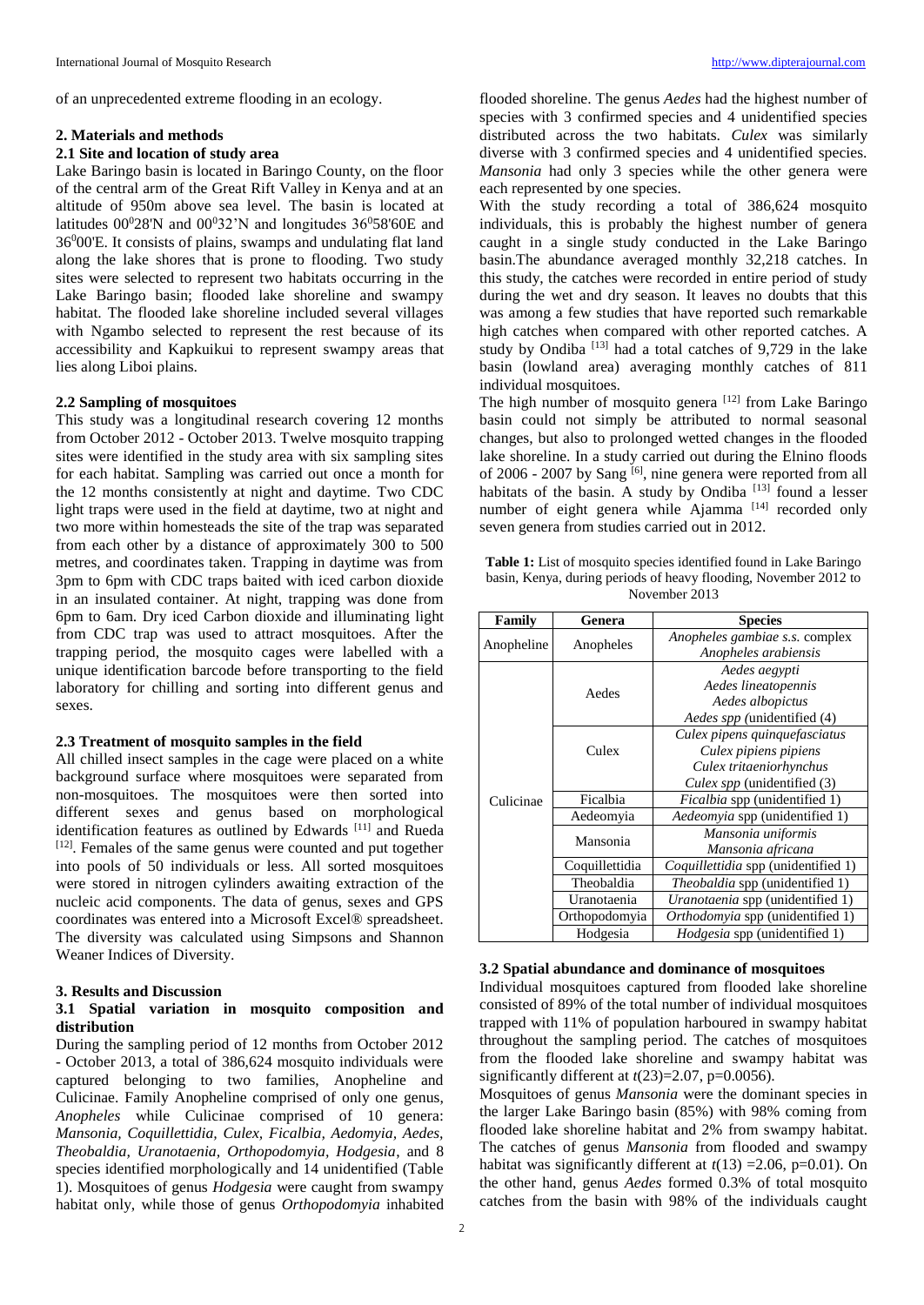from swampy habitat. *Culex* dominated the swampy habitat mosquito community and constituted 11% of the overall population, with 64% of the total from swampy habitat and 35.4% from flooded lake shoreline.

Mosquitoes of genus *Mansonia* are usually found in areas with water, macrophytes and are shaded. In this study, flooded lake shoreline habitat provided favourable breeding and resting sites resulting in *Mansonia* high abundance within the basin compared to other genera. This was due to the changes in the lake shoreline habitat with more grounds submerged and an increase in emergent vegetation where the genus could oviposit and develop into adults. The unprecedented floods that submerged lake shoreline habitat created a conducive environmental and physio-chemical conditions of the water and substrate that favoured proliferation of genus *Mansonia*. While sampling the same lake basin during heavy rains caused by the Elnino in 2006, Sang <sup>[6]</sup> reported the genus dominating with about 87%, with the highest proportion from swampy habitat. However, Ajamma  $[14]$  while sampling the same area for a longer period of three years, found the genus dominating with a lower proportion of 57.9%. The high abundance of genus *Mansonia*  should be of interest in that, most of its species are incriminated in transmission of arboviruses such as RVF as reported by Tantely<sup>[15]</sup>.

Mosquitoes of *Aedes* species were rare in the flooded lake shoreline indicating that the environment was not favourable for growth to the genus. Environmeantal variables among them precipitation and tempearture have a substantial impact on mosquito population growth, through the activation of their breeding sites [16]. A change in the abiotic factors and pH of the water including substrate in the habitat would therefore affect the breeding sites of mosquitoes of *Aedes* species and abundance. In flooded lake shoreline habitat, the flood waters caused deterioration of the mosquito ecology as floods prolonged and inundated the vegetation. In this ecology, floods washed animal waste which continued to degrade and release dissolved nutrients into water further polluting the ecology. This made the habitat less favoured for most of the mosquito species to oviposit and develop into adults. According to Shamsuzzaman [17], most of *Aedes* species of mosquitoes require at first fresh water from rains, and that have collected in tree holes, containers and swamps to breed before developing into adults.

In contrast, swampy habitat supported large diverse genera and species of mosquito life in high numbers with *Culex* abundance at 64%, *Aedes* 98%, *Coquillettidia* 53%. These genera play a critical primary and secondary role in transmission of arboviruses. Their presence highlight the high potential risk of infection with mosquito-borne viruses particularly in this habitat. The frequent precipitation, slow flowing springs, water holes, vegetation and dense grass in the swampy habitat accorded numerous breeding sites for different genera in the study period.

The high number of mosquito genera necessitated genomic sequencing. This was inorder to identify species of mosquitoes that could not be identified using morphological key. The Next Generation Sequencing (NGS) was able to amplify nucleotide sequences from pooled mosquito DNA libraries that suggested presence of *Aedes albopictus* in the Lake Baringo basin*.* This species of mosquito had not been reported in the study area and Kenya prior to this study and more studies are needed. The finding of this species confirms

the richness of the Lake Baringo basin ecology in terms of mosquito diversity, the threat from emerging vectors and that probably more species inhabit the ecology than is documented.

## **4. Conclusion**

From these study, it is concluded that during the extreme unprecedented flooding:-

- 1. The mosquito distribution, abundance and diversity from the flooded lake shoreline habitat was the most affected by the unprecedented flooding of Lake Baringo basin.
- 2. Lake Baringo basin was infested by diverse mosquito species totalling to 11 species with mosquitoes of genus *Mansonia* been dominant with an abundance of 84% catches, *Culex* (11%) and A*nopheles* (3%).
- 3. The flooded lake shoreline experienced loss of mosquito diversity during the extreme unprecedented flooding

## **5. Acknowledgments**

The following instituions are acknowledged, Kenyatta University, International Livestock Research Institute, Directortae of Veterinary Services. We wish to thank the following staff from Division of Vector Regulatory and Zoological Services; Fridah Karegi, James Wanjama, Stephen Gacheru and Edwin Akhusama, for their inputs in testing of field protocols and logistics; Dr Samuel Muiruri Kinyanyui (posthumously), Philip Burugu, Moses Rotich and Richard Bor from Public Health, Marigat and Moses Ogugo from International Livestock Research Institute. This research work was funded from resources solicited from Director of Veterinary Services, Kenya, and Vice Chancellors' Research Fund, Kenyatta University.

## **6. References**

- 1. Tchankouo-Nguetcheu S, Bourguet E, Lenormand P, Rousselle JC, Namane A, Choumet V. "Infection by Chikungunya virus modulates the expression of several proteins in Aedes aegypti salivary glands," Parasites & Vectors 2012;(5):264.
- 2. WHO. "Reducing Risks, Promoting Healthy Life," World Health Organization 1211 Geneva 27, Switzerland, 2002.
- 3. Paula MB, Duarte ARC, Gomes AC, Natal D, Mucci LF. "Effects of Artificial Flooding for Hydroelectric Development on the Population of Mansonia humeralis (Diptera: Culicidae) in the Paran´a River, S˜ao Paulo, Brazil," Journal of Tropical Medicine 2012;4(ID 598789):6.
- 4. Nanyingi M, Munyua P, Kiama SG, Muchemi GM, Thumbi SM, Bitek AO *et al*. "A systematic review of Rift Valley Fever epidemiology," Infection Ecology & Epidemiology, 2015, 1931-2014.
- 5. Okech E, Kitaka N, Omondi S, Verschuren D. "Water level fluctuations in Lake Baringo, Kenya, during the 19th and 20th centuries: Evidence from lake sediments," African Journal of Aquatic Science, 44(1), 25-33.
- 6. Sang R, Kioko E, Lutomiah J, Warigia M, Ochieng C, O'Guinn M *et al*. "Rift Valley Fever Virus Epidemic in Kenya, 2006/2007: The Entomologic Investigations," American Journal of Tropical and Medical Hygiene 2010;83(suppl 2):28-37.
- 7. Onywere S, Shisanya C, Obando J, Masiga DK, Irura Z, Mariita NO *et al*. "Understanding the Environment, Promoting Health in Lake Baringo and Bogoria Drainage